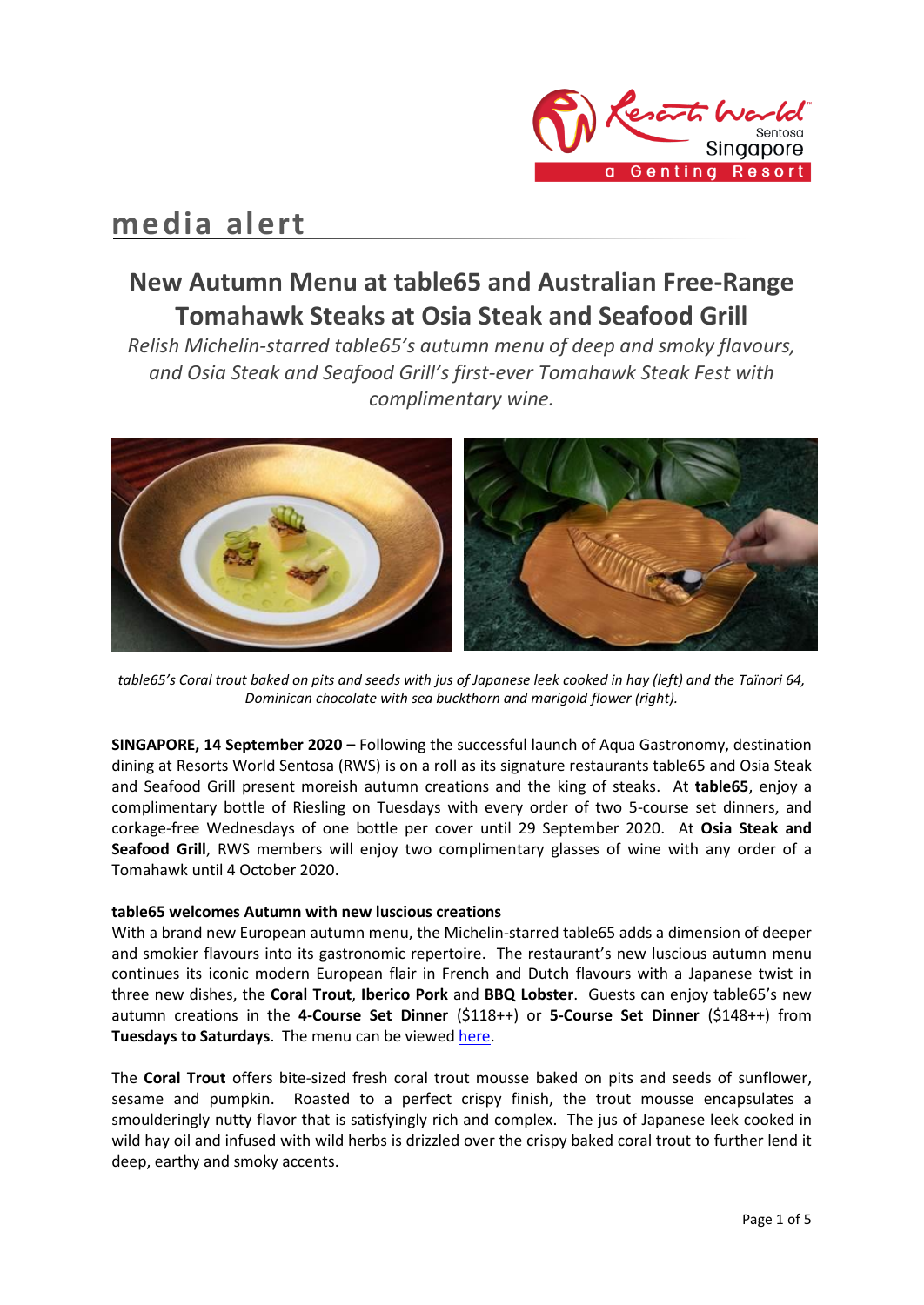The slow-cooked crispy **Iberico Pork** uses high quality cuts of Iberico jowl, glazed to perfection with an outer layer of puffy, crispy skin that gives a satisfying crunch as you sink your teeth into it. The silky smooth and slightly nutty Iberico jowl meat is well complemented by an accompanying sweet and sour bacon jam which adds layered flavours and textures into every bite. A pinch of homemade walnut miso further brings out its umami taste, and a pickled girolle mushroom is paired at the side to balance the richness of this dish.

The **BBQ Lobster** brings to you fresh lobster grilled over the barbeque and glazed with bacon oil for an intense smoky and meaty savouriness. This dish gains added complexity with a dash of mushroom duxelle for a refreshingly herbal flavour, and soft fluffy potato gnocchi with crispy shrimps on the side. A splash of a unique and distinctive vin jaune sauce marked by notes of curry, citrus, nuts and anis makes this seafood dish simply unforgettable.

These new creations will star alongside table65's new signature dessert – the stunning **Taïnori 64**, an elegantly plated golden chocolate leaf made from 64% cacao from Dominican Republic, sea buckthorn and marigold flowers, offering fruity and floral notes to its rich and complex chocolate flavour. Deftly handcrafted using the mold of a real frozen leaf, this is an edible work of art by a dessert maestro.

## **Booking details:**

table65 is located on Level 1 of Hotel Michael in Resorts World Sentosa.

Till 29 September 2020, enjoy a complimentary bottle of Dr. Loosen Riesling with every two 5-course set dinners ordered on Tuesdays. Every Wednesday, corkage will be waived for 1 bottle per cover, with an order table65's 5-course set dinner menu. Terms and conditions apply. For enquiries and reservations, please call (65) 6577 7939/ 6688, email [table65@rwsentosa.com](mailto:table65@rwsentosa.com) or visit [www.rwsentosa.com/table65.](http://www.rwsentosa.com/table65)

table65 is open for dinner from Tuesdays to Saturdays with the first seating at 6.00pm and the second seating at 8.30pm. It is closed on Sundays and Mondays.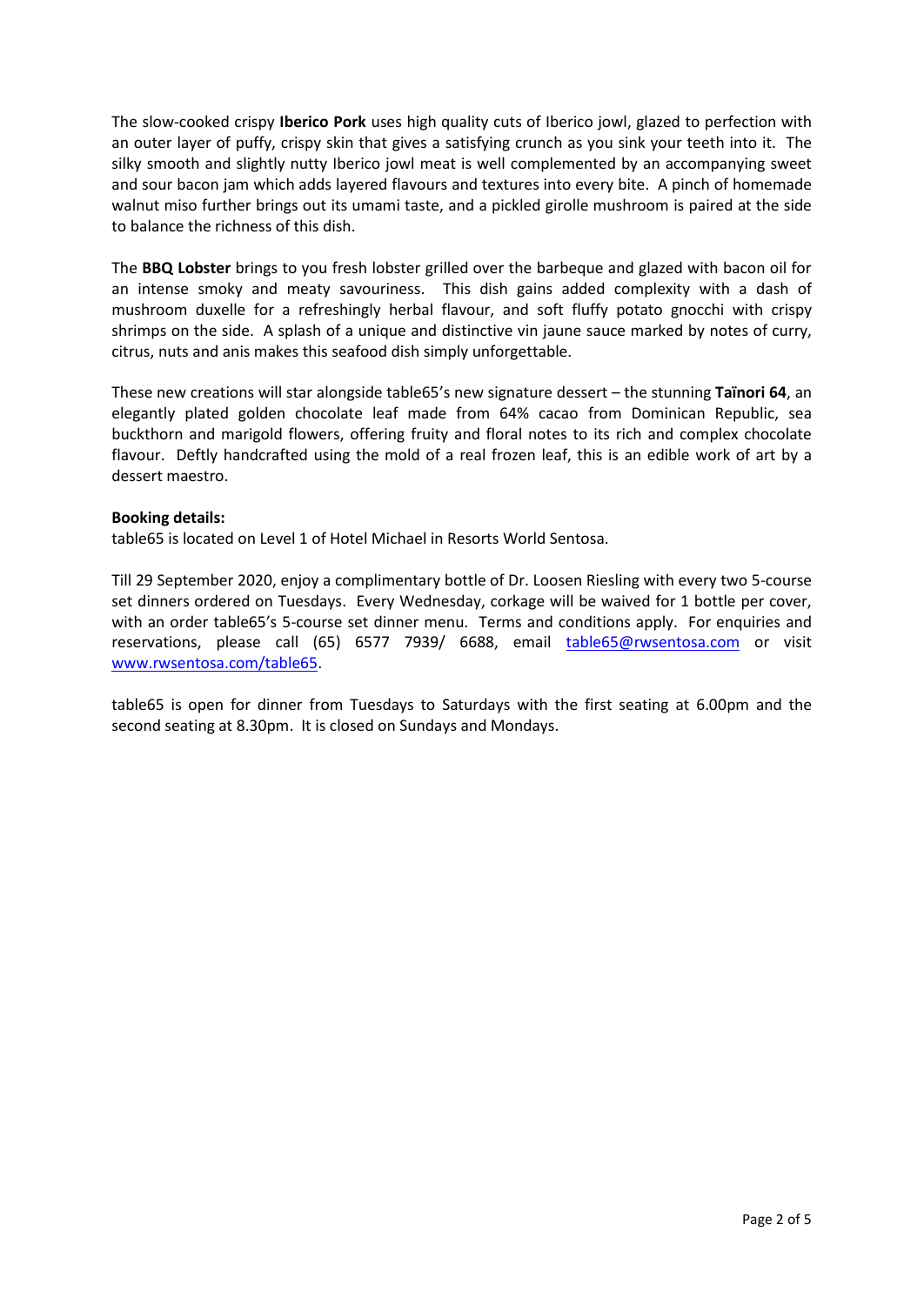

*Osia's Beef Tomahawk*

## **Osia Steak and Seafood Grill introduces its first-ever Tomahawk Steak Fest**

Till **4 October 2020**, the modern Australian Osia Steak and Seafood Grill brings to you its first-ever Tomahawk Steak Fest that stars the king of steaks from free-range farms in Australia. The impressively huge bone-in thick ribeye will turn heads and induce envy the moment it is dished out from the kitchen.

Flame-grilled over lava stone and seasoned with a rich homemade spiced rub that includes one of Australia's native superfoods, the Davidson plum, opt for either the Southern Australian grass-fed **Little Joe Beef Tomahawk** (\$230++) or the Gippsland grain-fed **Black Angus Beef Tomahawk** (\$185++).



*Osia's Tomahawk Wellington*

For fans of Beef Wellington, Osia's **Tomahawk Wellington** (\$210++) hails from the fertile Riverina region of New South Wales. The steak is not only roasted to a perfect tenderness, it is coated with a creamy mushroom duxelle, wrapped in savoury parma ham, and encrusted in a crispy and flaky puff pastry.

Each Tomahawk steak weighs 1.5kg and is good for sharing by 2 to 3 guests.

## **Booking details:**

Osia Steak and Seafood Grill is located on Level 1 of Festive Walk in Resorts World Sentosa.

Till 4 October 2020, RWS members will enjoy two complimentary glasses of wine with every order from the Tomahawk menu. Terms and conditions apply. For enquiries and reservations, please call (65) 6577 6560 / 6688, email [osia@rwsentosa.com](mailto:osia@rwsentosa.com) or visi[t www.rwsentosa.com/osia.](https://www.rwsentosa.com/en/restaurants/osia/overview)

Osia Steak and Seafood Grill is open for lunch and dinner on Thursdays to Mondays with the first seating for lunch at 12.00pm and the second seating at 1.30pm. The first seating for dinner is at 6.00pm and the second seating is at 8.00pm. It is closed on Tuesdays and Wednesdays, except on eve of and on Public Holidays.

- Ends -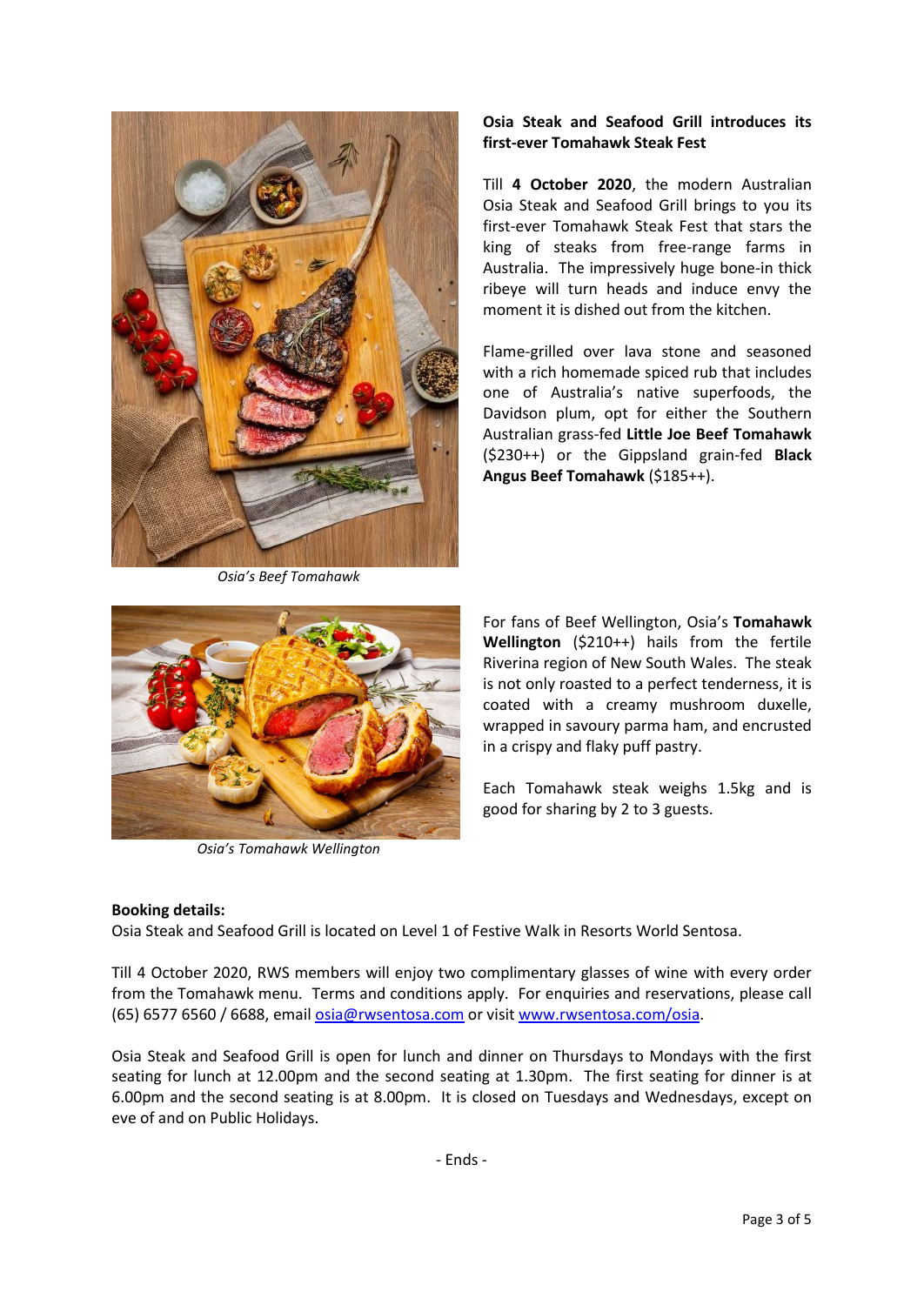#### **ABOUT RESORTS WORLD SENTOSA**

Resorts World Sentosa (RWS), Asia's premium lifestyle destination resort, is located on Singapore's resort island of Sentosa. Spanning 49 hectares, RWS is home to world-class attractions including Universal Studios Singapore, S.E.A. Aquarium, Dolphin Island and Adventure Cove Waterpark. Complementing the adventure and adrenaline of its theme parks and attractions are six unique luxury hotels, the world-class Resorts World Convention Centre, and a casino. RWS offers award-winning dining experiences and exciting cuisines from around the world across its many renowned celebrity chef restaurants, establishing itself as a key player in Singapore's vibrant and diverse dining scene and a leading gourmet destination in Asia for epicureans. The integrated resort also offers world-class entertainment, from original resident productions to concerts and public shows such as Lake of Dreams. RWS has been named "Best Integrated Resort" since 2011 for nine consecutive years at the TTG Travel Awards which recognises the best of Asia-Pacific's travel industry.

RWS is wholly owned by Genting Singapore, a company of the Genting Group. For more information, please visi[t www.rwsentosa.com.](http://www.rwsentosa.com/)

**1 / ResortsWorldatSentosa Brandwich Marwsentosa** 

#### **MEDIA CONTACTS**

**Resorts World Sentosa** Kaiwen Teng Tel: + 65 6577 8939 Email: [kaiwen.teng@RWSentosa.com](mailto:kaiwen.teng@RWSentosa.com) **Ogilvy (for Resorts World Sentosa)** Stephanie Chailert Tel: +65 6213 7969 Email[: stephanie.chailert@ogilvy.com](mailto:stephanie.chailert@ogilvy.com)

#### **EDITORS' NOTES**

- 1. Please use the following photograph captions for visuals.
- *2.* High resolution photographs can be downloaded from link: <https://app.box.com/s/fur54rk94wo33asgc5fsl6qkjmp2g9qb>
- 3. All photographs are to be attributed to: Resorts World Sentosa (圣淘沙名胜世界)